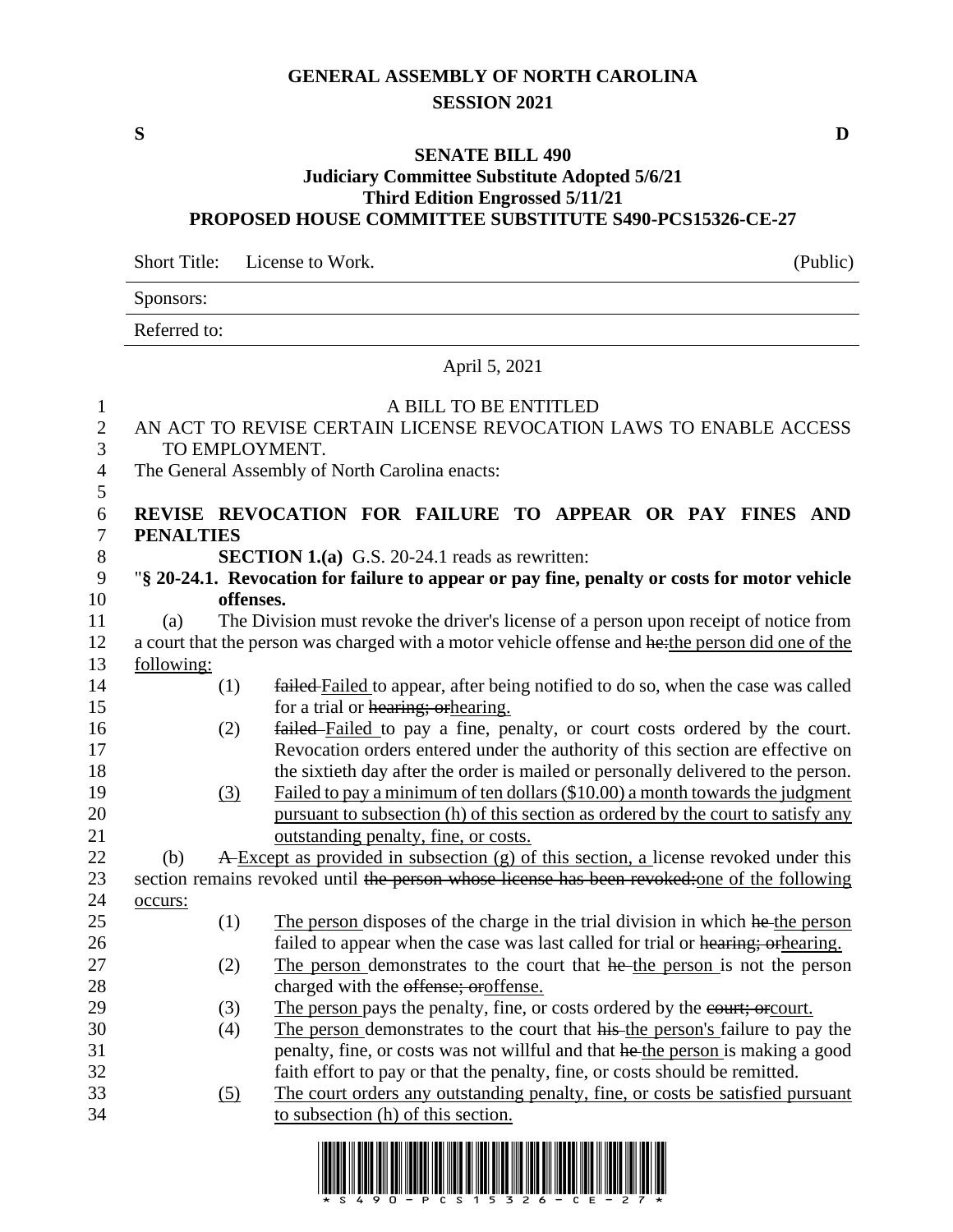Upon receipt of notice from the court that the person has satisfied the conditions of this subsection

applicable to his case, the Division must restore the person's license as provided in subsection

 $3 \quad (e), (c)$  of this section. In addition, if the person whose license is revoked is not a resident of this State, the Division may notify the driver licensing agency in the person's state of residence that the person's license to drive in this State has been revoked.

 (b1) A defendant must be afforded an opportunity for a trial or a hearing within a reasonable time of the defendant's appearance. Upon motion of a defendant, the court must order that a hearing or a trial be heard within a reasonable time.

 (c) If the person satisfies the conditions of subsection (b) of this section, that are 10 applicable to his the person's case before the effective date of the revocation order, the revocation 11 order and any entries on his the person's driving record relating to it shall be deleted and the 12 person does not have to pay the restoration fee set by G.S. 20-7(i1). For Except as otherwise provided in subsection (g) of this section, for all other revocation orders issued pursuant to this section, G.S. 50-13.12 or G.S. 110-142.2, the person must pay the restoration fee and satisfy any other applicable requirements of this Article before the person may be relicensed.

 (d) To facilitate the prompt return of licenses and to prevent unjustified charges of driving while license revoked, the clerk of court, upon request, must give the person a copy of the notice it sends to the Division to indicate that the person has complied with the conditions of subsection  $19 \quad (b)$  (b) of this section, applicable to his case. If the person complies with the condition before the 20 effective date of the revocation, the notice must indicate that the person is eligible to drive if he 21 the person is otherwise validly licensed.

 (e) As used in this section and in G.S. 20-24.2, the word offense includes crimes and infractions created by this Chapter.

 (f) If a license is revoked under subdivision (2) of subsection (a) of this section, and for no other reason, the person subject to the order may apply to the court for a limited driving privilege valid for up to one year or until any fine, penalty, or court costs ordered by the court are paid. The court may grant the limited driving privilege in the same manner and under the terms and conditions prescribed in G.S. 20-16.1. A person is eligible to apply for a limited driving privilege under this subsection only if the person has not had a limited driving privilege granted under this subsection within the three years prior to application.

 (g) Except for a revocation order entered under this section resulting from a charge of impaired driving, the Division shall lift a revocation for failure to appear pursuant to subdivision (1) of subsection (a) of this section 12 months after the effective date of revocation if the person furnishes proof to the satisfaction of the Division that the person is maintaining financial responsibility as provided in G.S. 20-279.21. Any person whose drivers license was unencumbered pursuant to this subsection who drives any motor vehicle on the highways of the State without maintaining financial responsibility is guilty of failure to maintain financial responsibility pursuant to G.S. 20-313 and driving while license revoked pursuant to G.S. 20-28(a4).

 (h) A person may petition the court to order the Division to lift the revocation on the condition that the person pay a minimum of ten dollars (\$10.00) a month towards the judgment which resulted in revocation, to the clerk of superior court in the county where the judgment was entered, every month until the judgment is paid in full. The court shall grant the petition if the person can show that the person has had no conviction for any traffic offense in the 12 months prior to the petition. If the person fails to make a payment of ten dollars (\$10.00) or more for a period of 60 days, the clerk shall notify the Division of the lapse. When notified, the Division shall revoke the person's drivers license in accordance with subsection (a) of this section." **SECTION 1.(b)** G.S. 20-7(i1) reads as rewritten:

 "(i1) Restoration Fee. – Any person whose drivers license has been revoked pursuant to 50 the provisions of this Chapter, other than G.S. 20-17(a)(2) shall pay a restoration fee of sixty five dollars (\$65.00). A person whose drivers license has been revoked under G.S. 20-17(a)(2) shall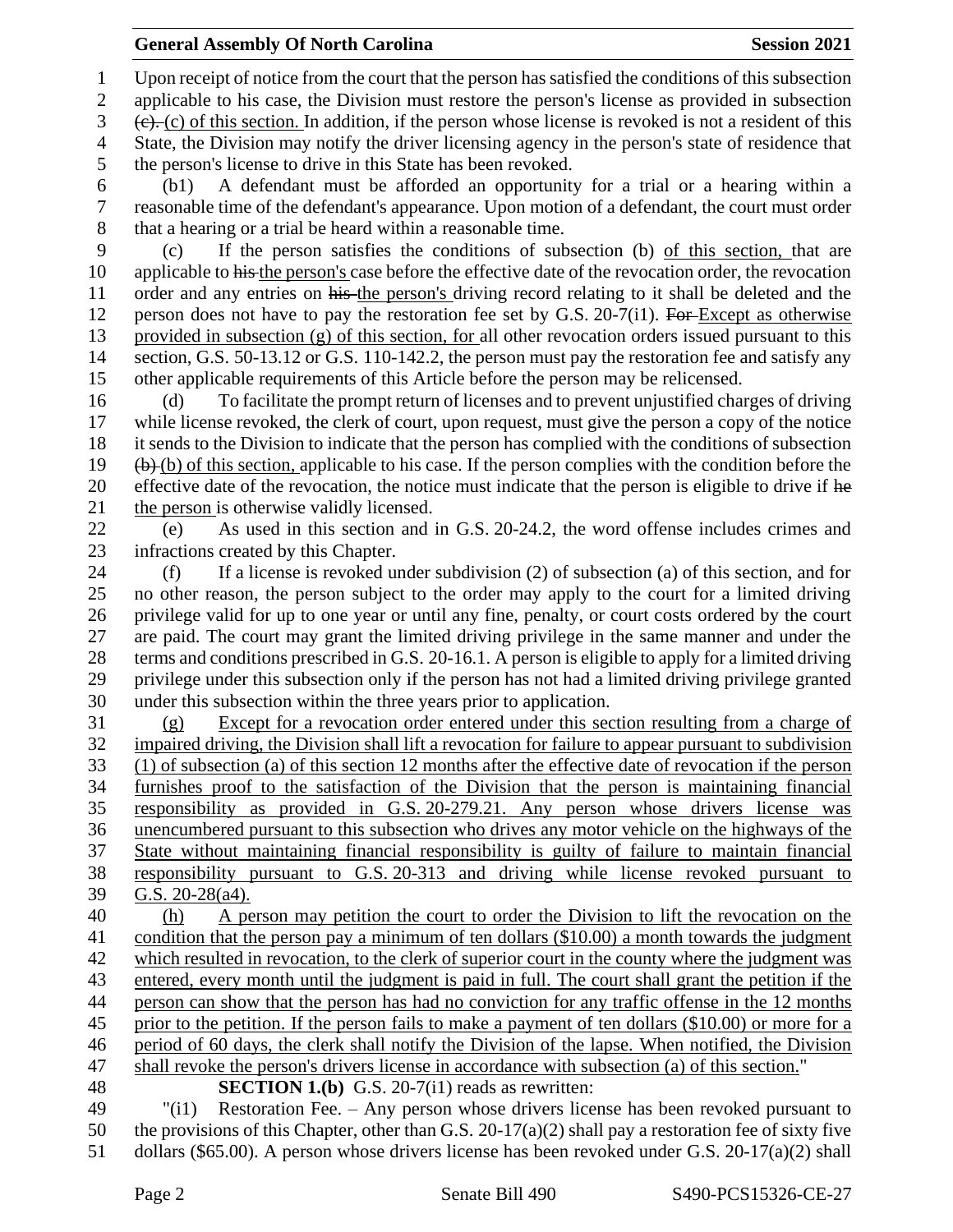## **General Assembly Of North Carolina Session 2021**

 pay a restoration fee of one hundred thirty dollars (\$130.00). The fee shall be paid to the Division prior to the issuance to such person of a new drivers license or the restoration of the drivers license. The restoration fee shall be paid to the Division in addition to any and all fees which may be provided by law. This restoration fee shall not be required from any licensee whose license was revoked or voluntarily surrendered for medical or health reasons whether or not a medical evaluation was conducted pursuant to this Chapter. The sixty five dollar (\$65.00) fee, and the first one hundred five dollars (\$105.00) of the one hundred thirty dollar (\$130.00) fee, shall be deposited in the Highway Fund. Twenty five dollars (\$25.00) of the one hundred thirty dollar (\$130.00) fee shall be used to fund a statewide chemical alcohol testing program administered by the Forensic Tests for Alcohol Branch of the Chronic Disease and Injury Section of the Department of Health and Human Services. Notwithstanding any other provision of law, a restoration fee assessed pursuant to this subsection may be waived by the Division when (i) the restoration fee remains unpaid for more than 10 years from the date of assessment and (ii) the person responsible for payment of the restoration fee has been issued a drivers license by the Division after the effective date of the revocation for which the restoration fee is owed. The Division may also allow the person to pay restoration fees and other service fees on a sliding scale adjusted to reflect the person's ability to pay on a finding by the Commissioner that the license holder has shown good cause for not being able to pay the full amount. The Office of State Budget and Management shall annually report to the General Assembly the amount of fees deposited in the General Fund and transferred to the Forensic Tests for Alcohol Branch of the Chronic Disease and Injury Section of the Department of Health and Human Services under this subsection." **SECTION 1.(c)** This section becomes effective December 1, 2021, and applies to revocations and suspensions before, on, or after that date. **REVISE REVOCATION FOR MOVING OFFENSE COMMITTED WHILE LICENSE SUSPENDED OR REVOKED SECTION 2.(a)** G.S. 20-28.1 reads as rewritten: "**§ 20-28.1. Conviction of moving offense committed while driving during period of suspension or revocation of license.** (a) Upon receipt of notice of conviction of any person of a motor vehicle moving offense, such offense having been committed while such person's driving privilege was in a state of suspension or revocation, the Division shall revoke such person's driving privilege for an additional period of time as set forth in subsection (b) hereof. subsection (b) of this section. For purposes of this section a violation of G.S. 20-7(a), 20-24.1, or 20-28(a) or (a2) shall not be considered a "motor vehicle moving offense" unless the offense occurred in a commercial motor vehicle or the person held a commercial drivers license at the time of the offense. A violation of G.S. 20-313 is considered a "motor vehicle moving offense" for the purposes of this section. (b) When a driving privilege is subject to revocation under this section, the additional period of revocation shall be as follows: 41 (1) A first such revocation shall be for one year; For a first offense under this section, there is no additional period of revocation if (i) the offense which resulted in the underlying revocation has been resolved or (ii) the person is complying with a payment plan ordered by the court to satisfy any outstanding penalty, fine, or costs related to the offense which resulted in the underlying revocation. 47 (2) A second such revocation shall be for two years; and For a second offense under this section, the additional period of revocation is one year. (3) A third or subsequent such revocation shall be permanent.For a third and subsequent offense under this section, the additional period of revocation is two years, except that if the person committed the offense while the person's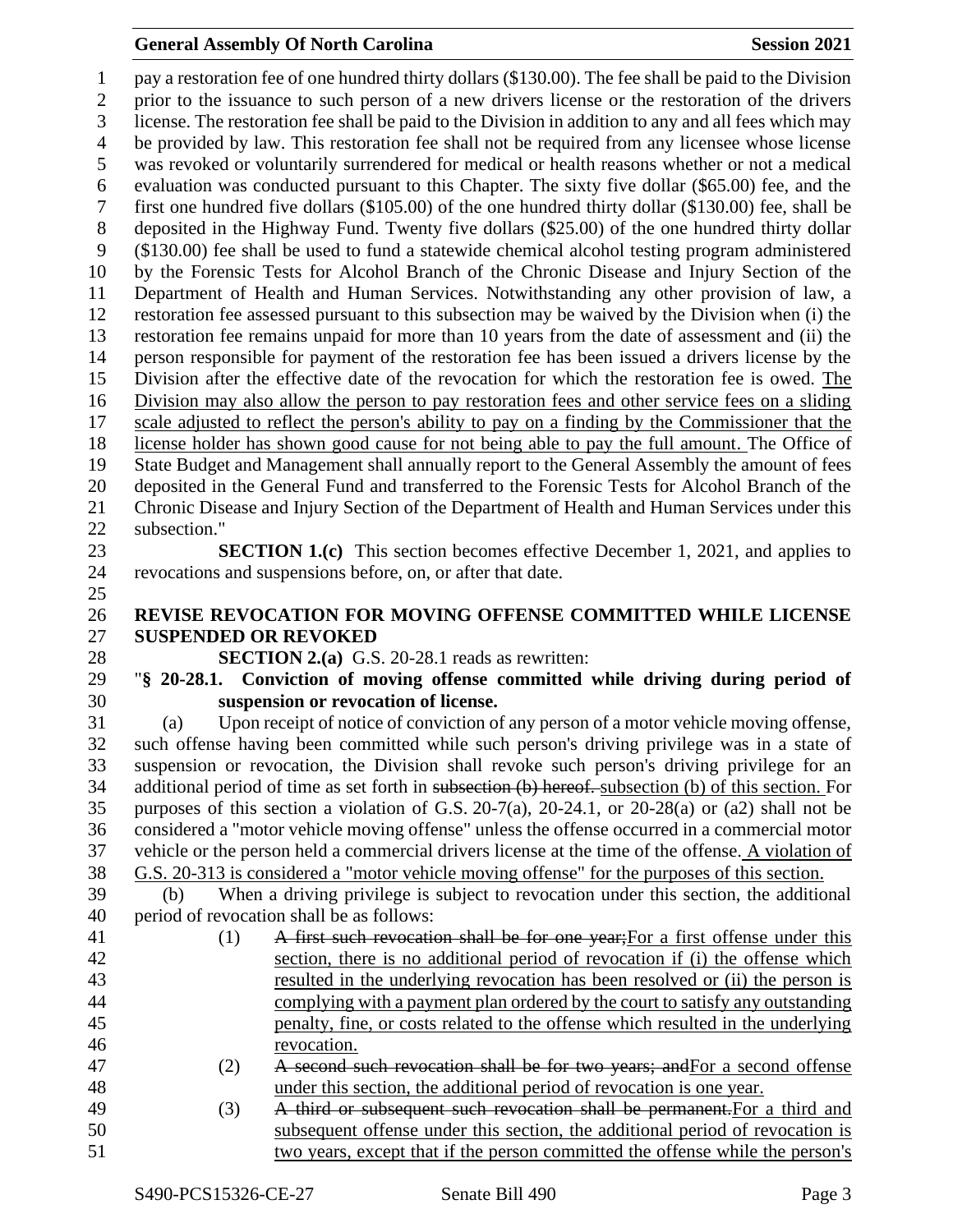|                               | <b>General Assembly Of North Carolina</b><br><b>Session 2021</b>                                                                                                                    |
|-------------------------------|-------------------------------------------------------------------------------------------------------------------------------------------------------------------------------------|
| $\mathbf 1$<br>$\overline{c}$ | driving privilege was revoked or suspended for impaired driving, the<br>revocation is permanent.                                                                                    |
| 3                             | A person whose license has been revoked under this section for one year may apply<br>(c)                                                                                            |
| $\overline{4}$                | for a license after 90 days. A person whose license has been revoked under this section for two                                                                                     |
| 5                             | years may apply for a license after 12 months. A person whose license has been revoked under                                                                                        |
| 6                             | this section permanently may apply for a license after three years. Upon the filing of an                                                                                           |
| $\tau$                        | application, the Division may, with or without a hearing, issue a new license upon satisfactory                                                                                     |
| $8\,$                         | proof that the former licensee has not been convicted of a moving violation under this Chapter                                                                                      |
| 9                             | or the laws of another state, or a violation of any provision of the alcoholic beverage laws of this                                                                                |
| 10                            | State or another state, or a violation of any provision of the drug laws of this State or another                                                                                   |
| 11                            | state when any of these violations occurred during the revocation period. The Division may                                                                                          |
| 12                            | impose any restrictions or conditions on the new license that the Division considers appropriate                                                                                    |
| 13                            | for the balance of the revocation period. When the revocation period is permanent, the restrictions                                                                                 |
| 14                            | and conditions imposed by the Division may not exceed three years. A person that applies for a                                                                                      |
| 15                            | license under this subsection must furnish proof to the satisfaction of the Division that the person                                                                                |
| 16                            | is maintaining financial responsibility as required by G.S. 20-279.21. Any person whose drivers                                                                                     |
| 17                            | license was issued pursuant to this subsection who drives any motor vehicle on the highways of                                                                                      |
| 18                            | the State without maintaining financial responsibility in violation of G.S. 20-313 is guilty of                                                                                     |
| 19                            | failure to maintain financial responsibility pursuant to G.S. 20-313 and driving while license                                                                                      |
| 20                            | revoked pursuant to G.S. 20-28(a4).                                                                                                                                                 |
| 21                            |                                                                                                                                                                                     |
| 22                            | <b>SECTION 2.(b)</b> This section becomes effective December 1, 2021, and applies to                                                                                                |
| 23                            | convictions entered before, on, or after that date.                                                                                                                                 |
| 24<br>25                      | <b>SECTION 3.(a)</b> G.S. 20-28 reads as rewritten:                                                                                                                                 |
| 26                            | "§ 20-28. Unlawful to drive while license revoked, after notification, or while disqualified.<br>Driving While License Revoked. – Except as provided in subsections (a1) or (a2) of |
| 27                            | (a)<br>this section, any person whose drivers license has been revoked who drives any motor vehicle                                                                                 |
| 28                            | upon the highways of the State while the license is revoked is guilty of a Class 3 misdemeanor.                                                                                     |
| 29                            | Driving While License Revoked for Impaired Driving. - Any person whose drivers<br>(a1)                                                                                              |
| 30                            | license has been revoked for an impaired driving revocation as defined in G.S. 20-28.2(a) and                                                                                       |
| 31                            | who drives any motor vehicle upon the highways of the State is guilty of a Class 1 misdemeanor.                                                                                     |
| 32                            | Upon conviction, the person's license shall be revoked for an additional period of one year for                                                                                     |
| 33                            | the first offense, two years for the second offense, and permanently for a third or subsequent                                                                                      |
| 34                            | offense.                                                                                                                                                                            |
| 35                            | If the person's license was originally revoked for an impaired driving revocation, the court                                                                                        |
| 36                            | may order as a condition of probation that the offender abstain from alcohol consumption and                                                                                        |
| 37                            | verify compliance by use of a continuous alcohol monitoring system, of a type approved by the                                                                                       |
| 38                            | Division of Adult Correction and Juvenile Justice of the Department of Public Safety, for a                                                                                         |
| 39                            | minimum period of 90 days.                                                                                                                                                          |
| 40                            | The restoree of a revoked drivers license who operates a motor vehicle upon the highways of                                                                                         |
| 41                            | the State without maintaining financial responsibility as provided by law shall be punished as for                                                                                  |
| 42                            | driving without a license.                                                                                                                                                          |
| 43                            | Driving Without Reclaiming License. – A person convicted under subsection (a) or<br>(a2)                                                                                            |
| 44                            | (a1) of this section shall be punished as if the person had been convicted of driving without a                                                                                     |
| 45                            | license under G.S. 20-35 if the person demonstrates to the court that either of the following is                                                                                    |
| 46                            | true:                                                                                                                                                                               |
| 47                            | (1)<br>At the time of the offense, the person's license was revoked solely under                                                                                                    |
| 48                            | G.S. 20-16.5 and one of the following applies:                                                                                                                                      |
| 49                            | The offense occurred more than 45 days after the effective date of a<br>a.                                                                                                          |
| 50                            | revocation order issued under G.S. 20-16.5(f) and the period of                                                                                                                     |